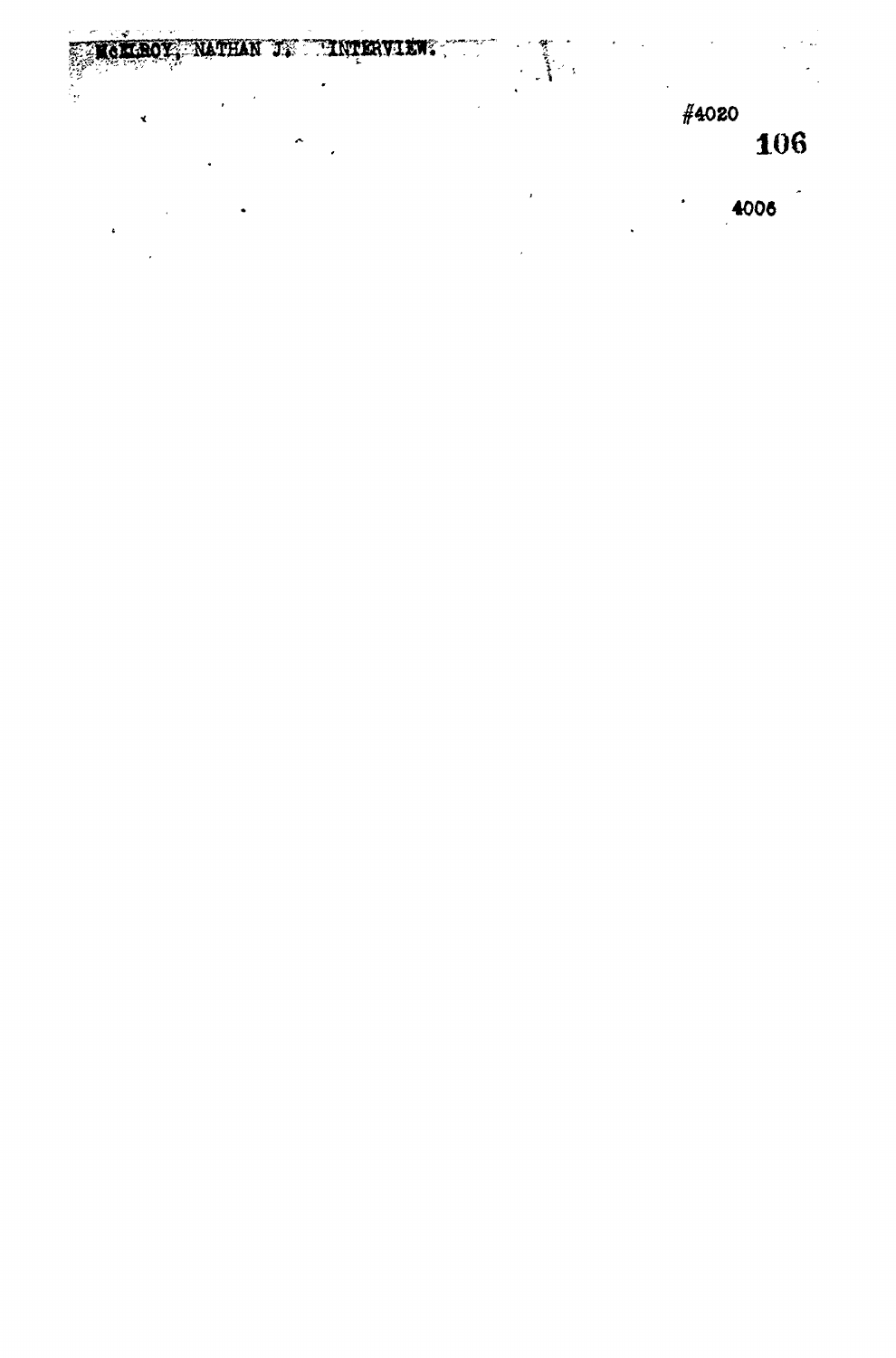MCELROY, NATHAN J. INTERVIEW

Field Worker.

 $\sim$  :

Ethel B. Tackitt,  $\sqrt{3}$  2  $\frac{\partial}{\partial \mathbf{1}}\mathbf{0}$ 

Form  $A-(S-149)$ 

 $48 -$ 

## BIOGRAPHY FORM WORKS PROGRESS ADMINISTRATION Indian-Pioneer History Project for Oklahoma

| Field Worker's name Ethel B. Tackitt.                                                                                                                                                                                                                                    |
|--------------------------------------------------------------------------------------------------------------------------------------------------------------------------------------------------------------------------------------------------------------------------|
| This report made on (date) May 11 1937                                                                                                                                                                                                                                   |
| Lone Wolf, Oklahoma.                                                                                                                                                                                                                                                     |
| 1. Name Mathan J. McElroy.                                                                                                                                                                                                                                               |
| 2. Post Office Address Rt. 2 Blair, Oklahoma.                                                                                                                                                                                                                            |
| Residence address (or location) Ten miles Rast, two miles North<br>3.                                                                                                                                                                                                    |
| 4. DATE OF BIRTH: Month March Day 5th Year 1856                                                                                                                                                                                                                          |
| Place of birth Paris Lamar County. Texas.                                                                                                                                                                                                                                |
| The place was called Pin-hook atthat time.                                                                                                                                                                                                                               |
| Name of Father John Robert McElroy Place of birth Alabama.                                                                                                                                                                                                               |
| Other information about father was a Texas Pioneer.                                                                                                                                                                                                                      |
| 7. Name of Mother Narcissus Webb Place of birth Missouri.                                                                                                                                                                                                                |
| Other information about mother a typical pioneer mother who willingly                                                                                                                                                                                                    |
| from the Indians.<br>gave all she and her husband possessed to buy their children back                                                                                                                                                                                   |
| Notes or complete narrative by the field worker dealing with the life<br>and story of the person interviewed. Refer to Manual for suggested<br>ubjects and questions. Continue on blank sheets if necessary and<br>attach firmly to this form. Number of sheets attached |

 $\ddot{\cdot}$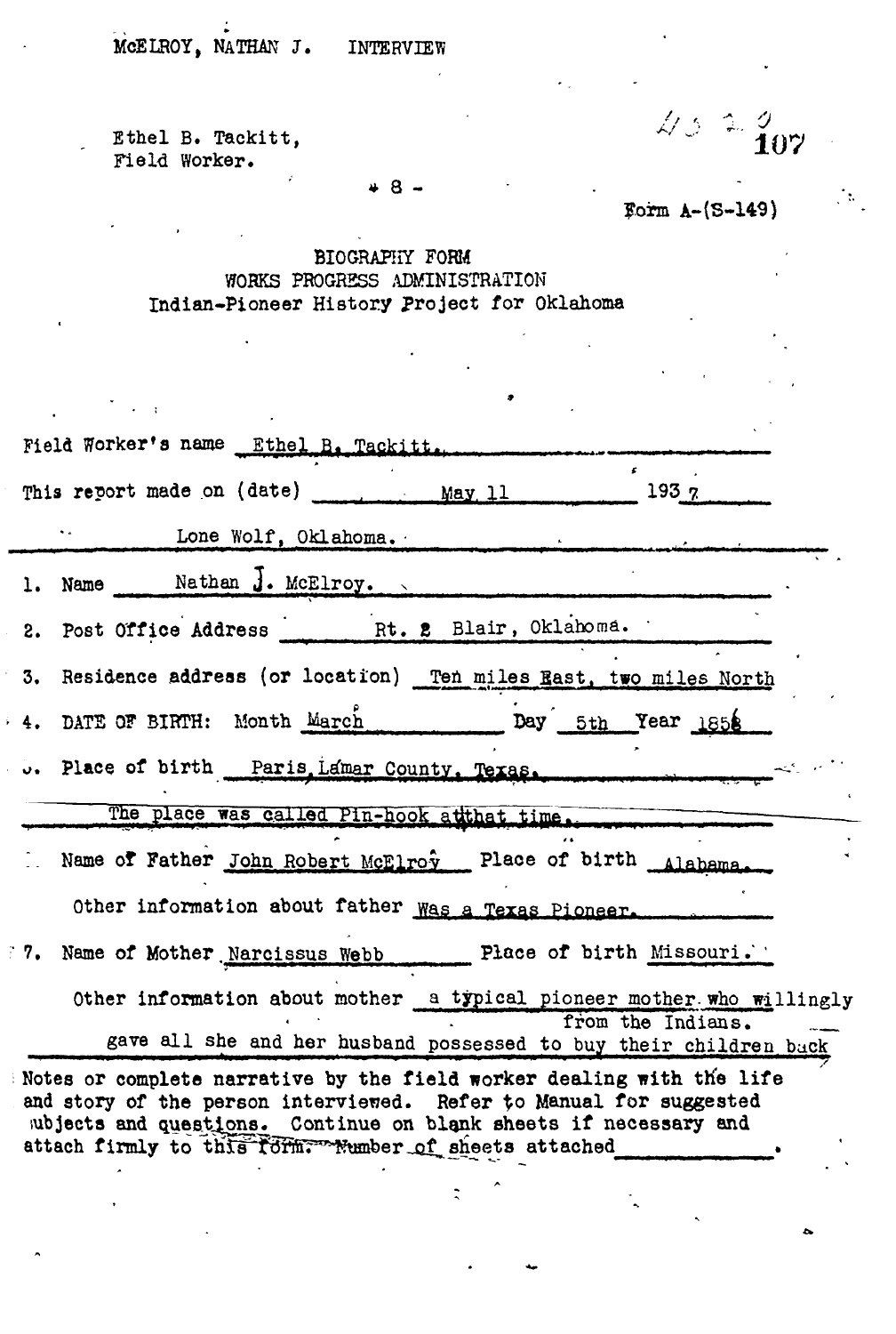## MCELROY, NATHAN J. INTERVIEW

 $\mathcal{L}$ <br>**Ethel** B. Tackitt, .

Field Worker.

Mr. McElroy volunteered the following account of his  $\widehat{\mathbf{life}}$  and experiences.

*.* I was born March 5th, 1858, near the present town of Paris in Lamar County, Texas, It was then called Pin-hook.

My father was John Robert McElroy, a pioneer to Texas from-Alabama, and my mother was Narcissus Webb McElroy, who way a navive of Missouri, purposed of lived on a farm and also raised stock.

On Sunday afternoon of June 7th 1869, I , with a group of other, children, went down on the creek to hunt . berries and toward evening we started to return home. told them that I would go over toward a little mountain **Eilen, age thirteen, my brother William Dorie, age sevent** and drive the horses home, as that was my task. My cousin, Robert Lackey, age nineteen, walked on with my sister, and the other children.

When I came near the horses at the foot of the little mountain'/ my do^began to bark and I s'bon discovered a - *^* number of Indians were there and they had the horses tied. I ran back as fast as I could go and the Indians were after  $\int_{\mathbb{R}^n}$  ,  $\int_{\mathbb{R}^n}$  ,  $\int_{\mathbb{R}^n}$  ,  $\int_{\mathbb{R}^n}$  ,  $\int_{\mathbb{R}^n}$  ,  $\int_{\mathbb{R}^n}$  ,  $\int_{\mathbb{R}^n}$  ,  $\int_{\mathbb{R}^n}$  ,  $\int_{\mathbb{R}^n}$  ,  $\int_{\mathbb{R}^n}$  ,  $\int_{\mathbb{R}^n}$  ,  $\int_{\mathbb{R}^n}$  ,  $\int_{\mathbb{R}^n}$  , me. My cousin saw what was happening and he grabbed my *iitle brother. Doria, or "Ekinnia" as we called him and ...* little brother, Dorie, or sections as we called him and  $\sqrt{2}$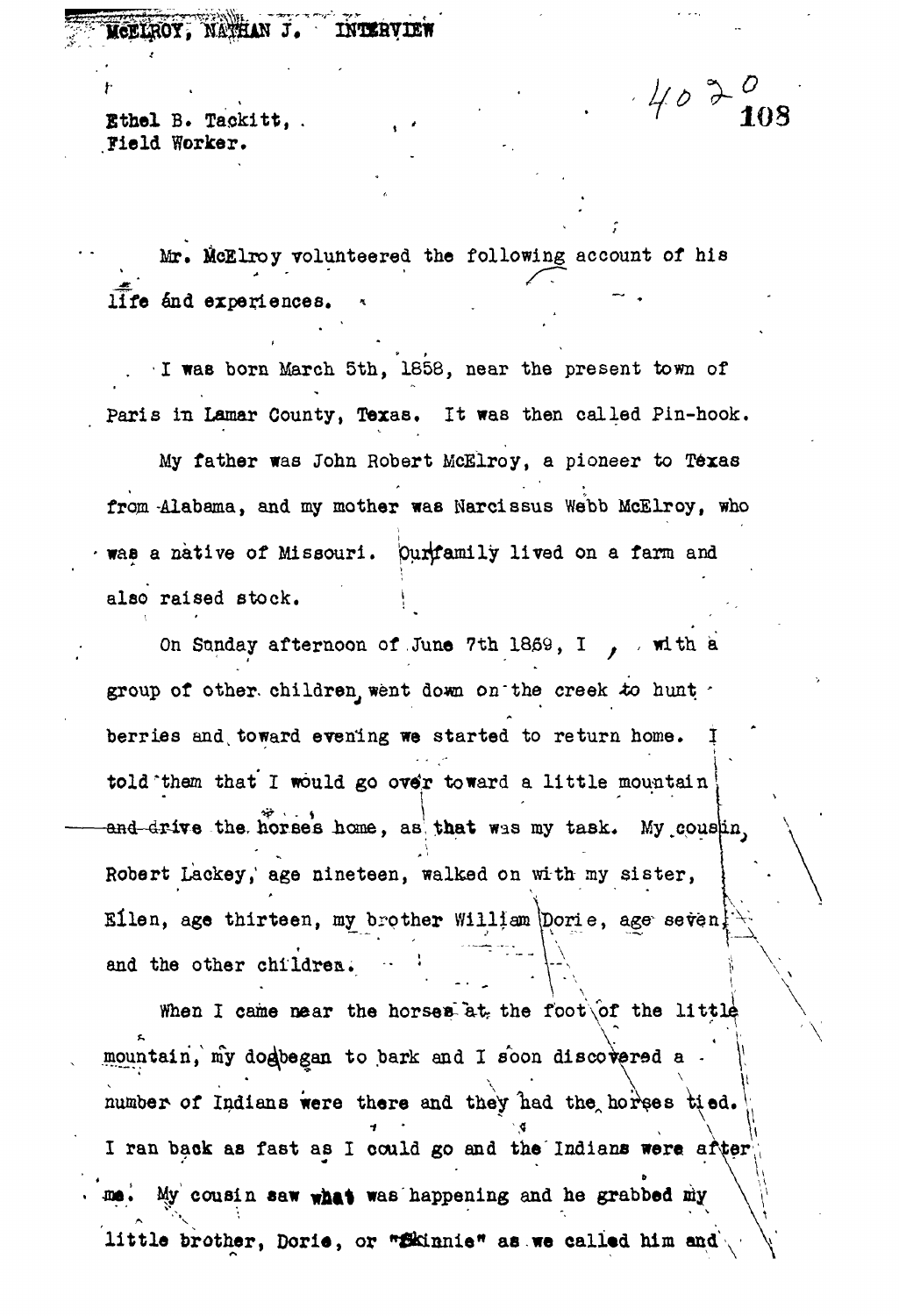MCELROY, NATHAN J. INTERVIEW.

**- 2 - • . -•**

all started running for the house. They simply ran us down and overtook us. They killed my cousin Robert. Then they tied me on a horse and taking my sister, Ellen, and little brother, "Skinnie", each on a horse with an Indian, they set out,.we were to learn, for the Indian Territory.

They were a band of Comanches on a horse stealing raid and we traveled two days and nights wi thout'stopping, only for a short halt. At last after this long journey, we crossed the North Tork of Red River and came to the mouth of a great canyon which is now called Devil's Canyon in Kiowa County, Oklahoma. Here a great band of Comanche Indians were camped and in the valley to the north of the mountains, which are the Wichitas. The Wichitas and Caddos had a great encampment. There were more than a thousand. I am sure. They grouped a little to the east. The Miowa Indians lived northwest, which is now in the vicinity of Lake Altus and Lakeside Park. These were all great bands. of  $-$ ndians.

At the big Comanche Camp we rested two hays and nights, then the whole band moved about thirty-five miles northwest to what is now called Spring Creek, here the band again

**10.9**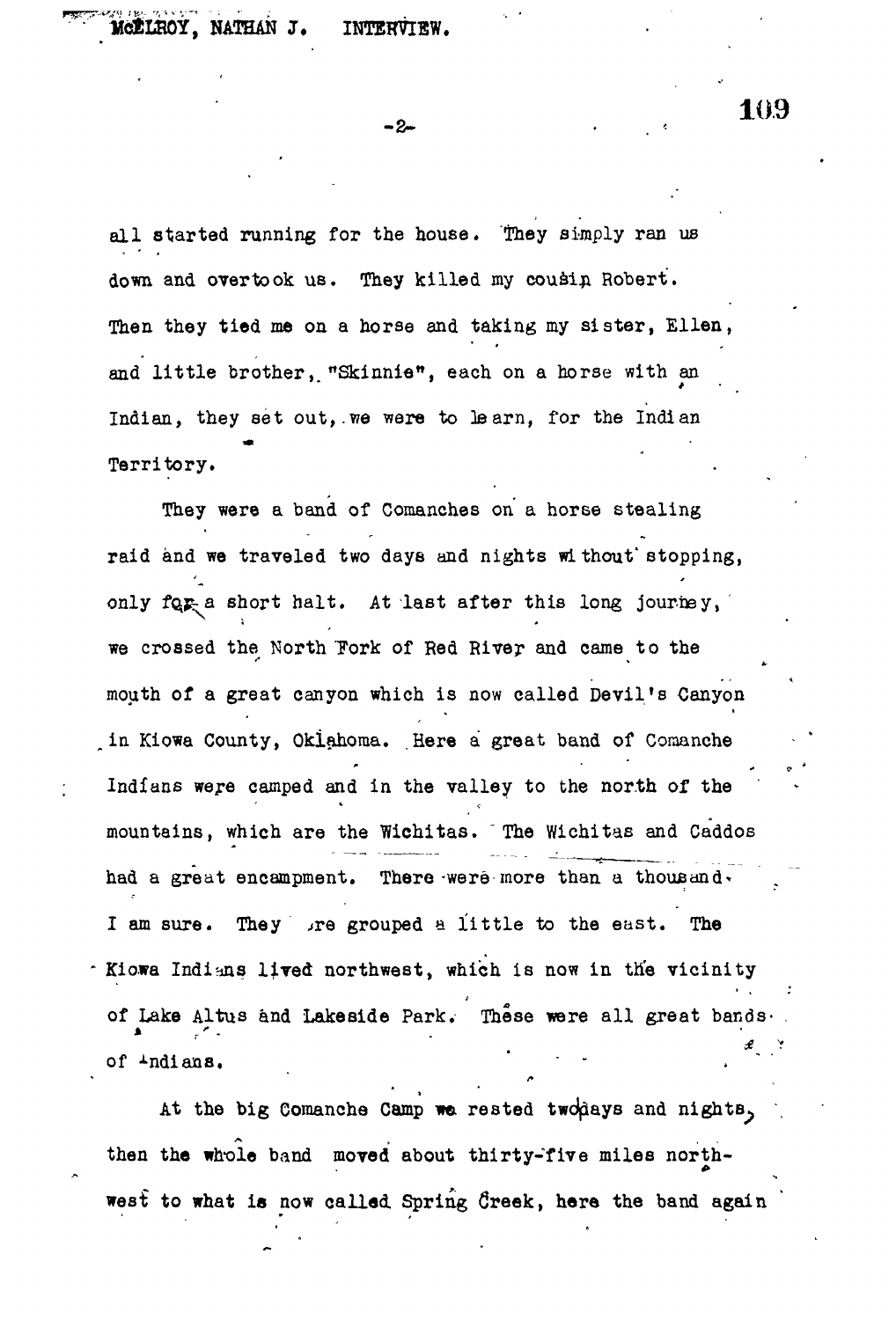MCELROY, NATHAN J. INTERVIEW.

**- 3 -**

**110**

made-a village and after effew days a band of thirty-six young warriors prepared for a horse stealing trip or raid and I,was taken along with them. My sister, Ellen, and brother, Dorie, were left at the camp with the women and children. .

This band of young warriors took me through what is I now the Panhandle of Texas, New Mexico, Utan, Idaho, Montana, Colorado, Nebraska, and Kansas. **A** remember seeing the towns of Fort Sumner, New Mexico and Ospleilah, Nebr. **7** The band of warriors gathered about two hundred horses. When we came back the tribe was at Fort Coup<sub>b</sub>, Oklahoma, then Indian Territory. My brother and sister were all. right and I was glad to see them, but had enjoyed my trip as the Indians were good to me. It is true we had  $\cdot$ nothing to eat but meat and some wild fruitd which we found on the way, but the Indians killed plenty of deer, antelope and buffalo. They cooked the meat over a fire sometimes on a green stick sharpened into a fork and schnetimes when we camped long enough they would dig a hole in the ground and pack it hard, then they would build a fire in it and make it hot burning coals and hot  $d$ shes. This they would-drag out of the hole and place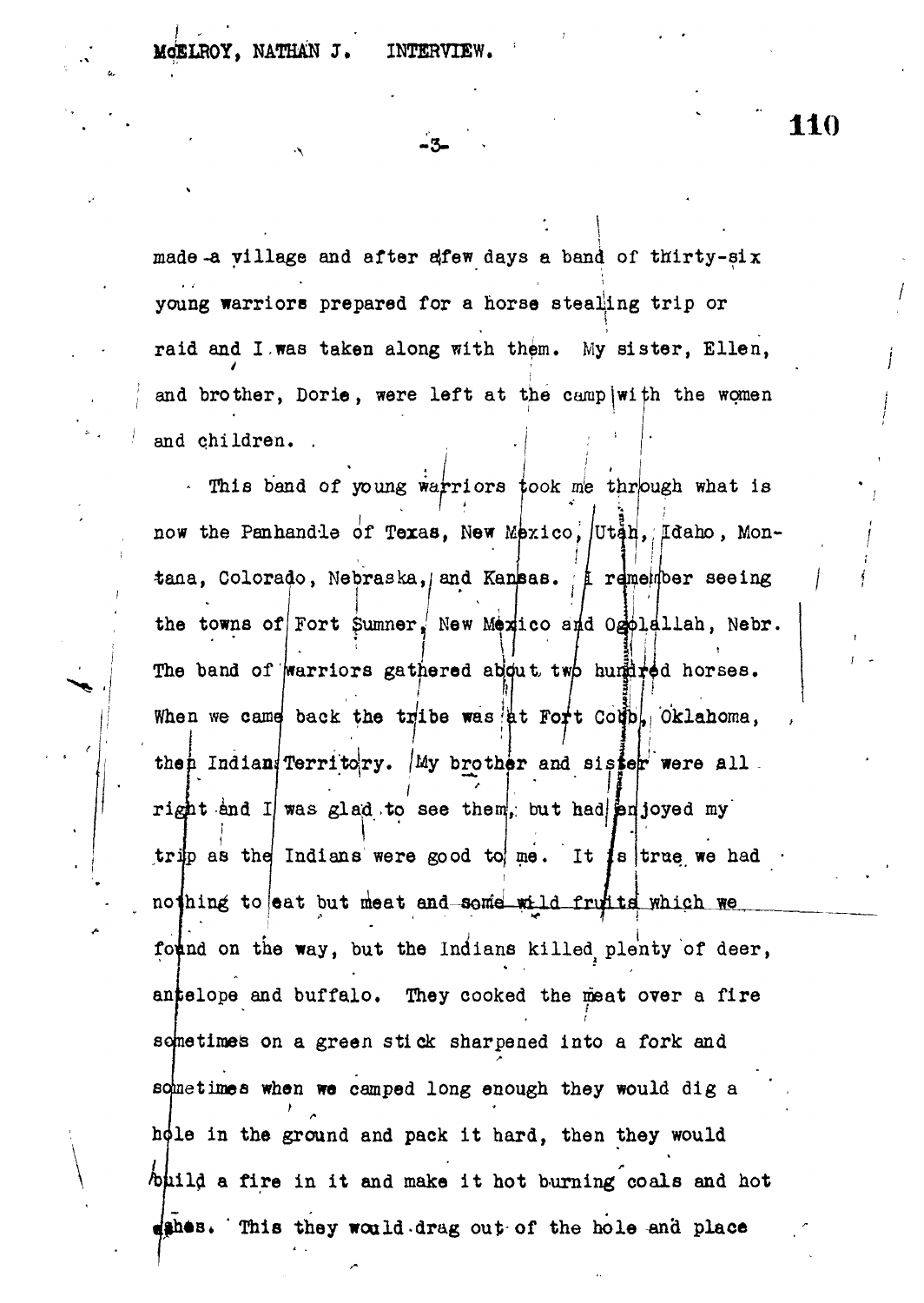MGELROY, NATHAN J. INTERVIEW.

the-fresh meat in it and cover the meat with leaves or straw and place the hot dirt over it and cover it all with the fire and leave it until it was thoroughly cooked.

-4.

I was owned by and Indian named Paacidia. He was about forty years old and as I had been raised to ride a horse and **live** much in the open, the Indian life was not hard for me and I was like all boys, ao I soon learned to talk to them and enjoyed their rambling. They seemed to like me.

-- '- Indians' bucks never work, so Pascidia had his own daughter, Yemne, (which means Clear Water in Comanche) and the daughter of Black-horse to wait upon me. I can't remember Black-horse's girl's name'. J liked both of the girls and knew them for many years. Black-horse's girl died about two years ago.

 $-My$  brother and sister were not so happy. They lived in the Indian camp with the squaws and papooses and helped them get wood and water as well as assist with the other camp duties. The squaws and children waited upon the bucks, who only killed the meat, while the squaws  $\ddot{\cdot}$ . skinned the animal, cut it up and carried it into camp. This was hard work for my sister, and little brother and of course they grieved for home.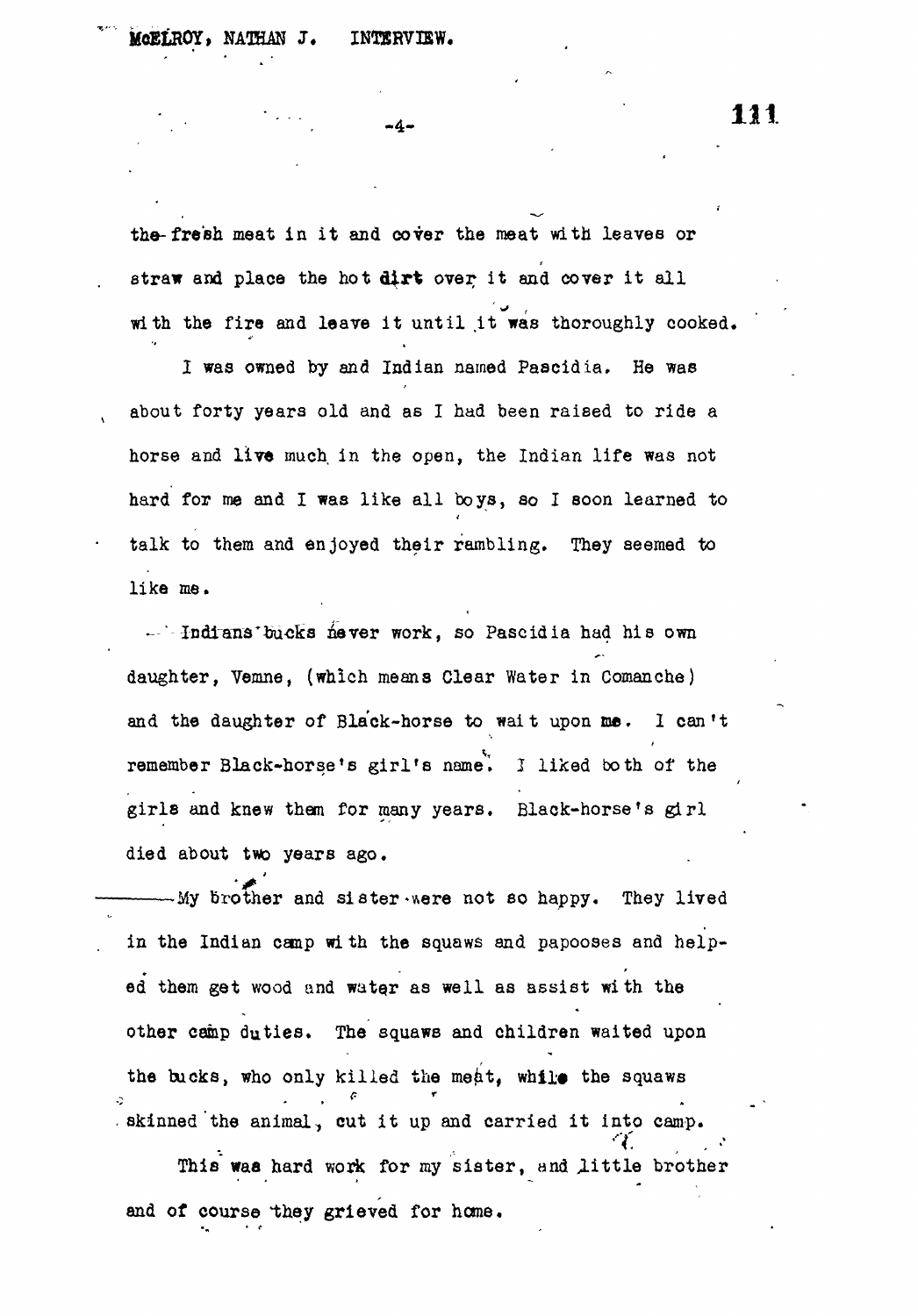All this time my parents and their friends were making every effort in their power to locate our whereabouts and finally a white *man* called Dutch Bill, whose wife was a Cheyenne Indian and who traded ..ith the Indians as they had a store near Fort Cobb, told my father that he thought we were among the Comanehes. Father had also found in the Indian Territory a man who was his friend during the Civil War. He was called Pottawatomie Joe and  $\cdot$ these men agreed to help father by buying us, through the Cheyenne Indians from the Comanches.

Father sold his fann and stock in Texas and brought \$1950.00 to the Indian Territory and through Dutch Bill and his wife and Pottawatomie Joe we were bought from the Comanches by the Cheyennes and returned to our parents in November of 1869. \_We were with the Indians more than five months.

My brother was owned by Eacanta. I oannot recall the name of the Indian who owned my sister.

We went back to Texas with our parents but in later years, after I was a grown man, I was quite friendly with. *> s* many of these Indians.